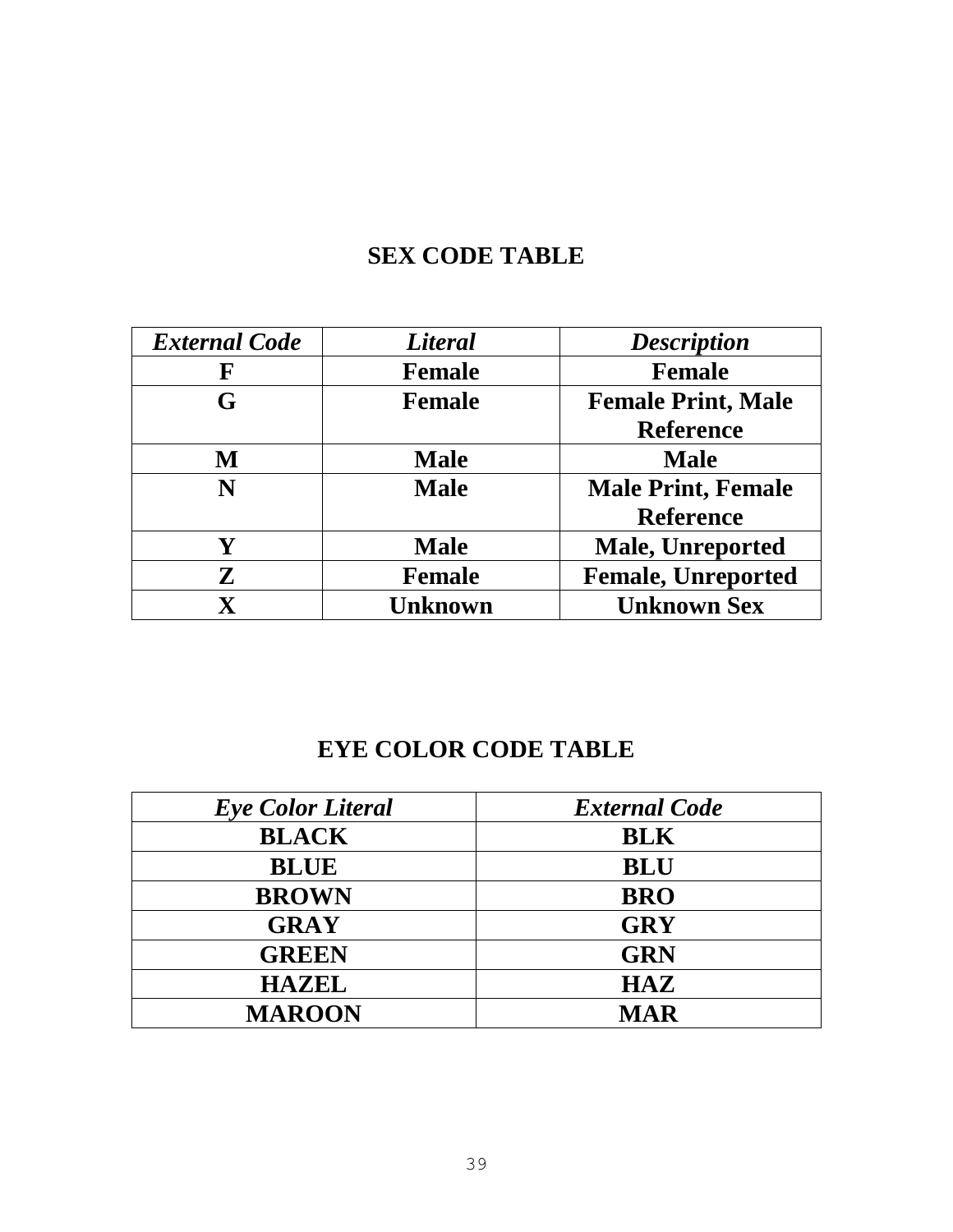## **HAIR CODE TABLE**

| <b>BALD</b>                     | <b>BLD</b> |
|---------------------------------|------------|
| <b>BLACK</b>                    | <b>BLK</b> |
| <b>BLONDE</b> (or strawberry)   | <b>BLN</b> |
| <b>BLUE</b>                     | <b>BLU</b> |
| <b>BROWN</b>                    | <b>BRO</b> |
| <b>GREEN</b>                    | <b>GRN</b> |
| <b>GRAY</b> (or partially gray) | <b>GRY</b> |
| <b>ORANGE</b>                   | <b>ONG</b> |
| <b>PURPLE</b>                   | <b>PLE</b> |
| <b>PINK</b>                     | <b>PNK</b> |
| <b>RED</b> (or auburn)          | <b>RED</b> |
| <b>SANDY</b>                    | <b>SDY</b> |
| <b>WHITE</b>                    | WHI        |
| <b>UNKNOWN</b>                  | XXX        |